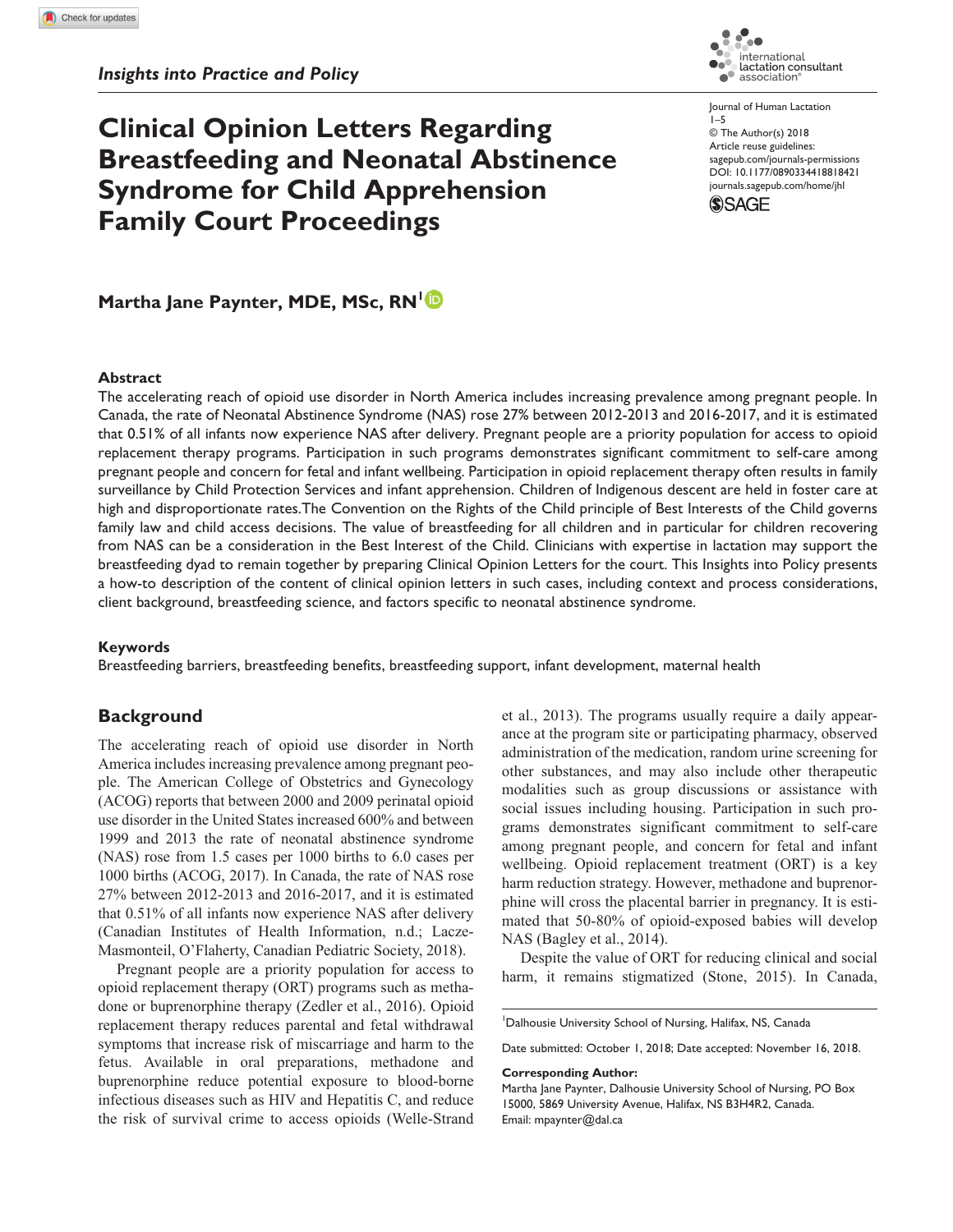participation in ORT often results in surveillance by Child Protection Services. In the province of Manitoba, with a population 1.2 million, more than one child is apprehended per day, and 45% of apprehended infants experience medical concerns including NAS (Puxley, 2015). The disproportionate rate at which children of Indigenous descent are held in foster care in Canada was described by Minister Jane Philpott as a "humanitarian crisis" echoing the Residential School System (The Guardian, 2017). Denison, Varcoe and Browne (2014) found that fear of child apprehension influenced Aboriginal women's healthcare service-seeking behaviors in the province of British Columbia. Among the many disproportionate health burdens experienced by children of Indigenous descent is that they experience lower rates of breastfeeding in Canada than non-Indigenous children, and higher risks of harm associated with not breastfeeding (Badets, Hudon & Wendt, 2017).

Canada ratified the United Nations' Convention on the Rights of the Child (UNCRC) in 1991. The third article of the Convention is the principle of Best Interests of the Child (BIC), a principle that is integrated in family law legislation, under provincial/territorial jurisdiction, across Canada. The UNCRC does not define BIC. It is understood to have three parts: That it is a substantive legal right; that it is an interpretive principle such that all conflict must be resolved in such a way that best serves the child's interests; and that it is a rule of procedure with regards to the child's representation, timely decisions, and reasoning behind decisions (Canadian Bar Association, n.d.) Provincial legislation, such as the Family Law Act of British Columbia (2011), specify that considerations of BIC include health and well-being. Article 24 of the UNCRC states that children have a right to "enjoyment of the highest attainable standard of health and to facilities for the treatment of illness and rehabilitation of health." The ample evidence of health promotion through breastfeeding and human milk supports continuous contact with the lactating parent to achieve these health outcomes.

The apprehension of infants experiencing NAS from parents in ORT may not sufficiently consider the BIC and Article 24 if there is a deficit of understanding in relation to the value of breastfeeding. There is a persistent social belief that although breastfeeding may be accepted as *better* in terms of infant nutrition, it is not conceptualized as *necessary.* There is a misunderstanding that breastfeeding among participants in ORT is harmful. In fact, breastfeeding for the infant with NAS by a parent in ORT improves recovery (Welle-Strand et al., 2013). Rooming-in has been shown to improve infant recovery from NAS, reducing length of stay and the need for pharmacotherapy (Newman et al., 2015).

Rephrasing value of breastfeeding from something additive and positive to the harm of not breastfeeding as something harmful may be supportive of BIC. However, this strategy runs the risk of further penalizing families who struggle with breastfeeding, and thus should be used only when parents are committed to breastfeeding but prevented from doing so for external

# **Key Messages**

- Increasing opioid dependence is resulting in more infants born with neonatal abstinence syndrome (NAS) at risk of apprehension from their breastfeeding parents.
- Nurses can play a key role in providing clinical opinion letters in custody proceedings to support access between lactating parent and child for breastfeeding.
- Clinical opinion letters should explain the context of the family, the intention to breastfeed, and the benefits of breastfeeding for both parent and for the infant with NAS.

reasons such as apprehension. Evidence shows separation of the breastfeeding dyad is an impediment to breastfeeding (World Health Organization, 2003). Not breastfeeding may impede infant recovery from NAS. Not breastfeeding reduces infant nutrition and development of healthy attachment. Furthermore, not breastfeeding also creates risks to parental health. Breastfeeding is protective against postpartum depression, to which women with histories of trauma are vulnerable (Seng, Sperlich, Kane, Ronis & Muzik, 2013). Childhood exposure to trauma is also strongly linked to adult experience of substance use disorder (Khoury, Tang, Bradley, Kubells, Ressler, 2016).

It would be beneficial for the Clinical Opinion Letter to be sought prior to child apprehension as a preventative measure. Improving collaboration between nursing, family law, and Child Protection Services may facilitate earlier introduction and communication of the major considerations regarding rights to breastfeed and value of breastfeeding, and reduce the harm of infant-parent separations.

### **Statement of the Issue**

In this *Insights into Policy*, I present an argument for the use of Clinical Opinion Letters by nurses, lactation consultants and physicians to provide the Family Court with expertise on breastfeeding and the Best Interests of the Child in apprehension cases. As clinicians caring for breastfeeding dyads, we may feel powerless when we learn of Child Protection Services involvement with patients. Clinical Opinion Letters present one tangible tool we may use to support breastfeeding among clients with substance use disorder in our hospitals and in our communities.

## **Presentation of the Recommendations**

This article presents a how-to description regarding the preparation of Clinical Opinion Letters (COL). The letter must be requested by defense counsel. The author should interview the client to understand their living context, breastfeeding experience, and family court matter(s). The COL may include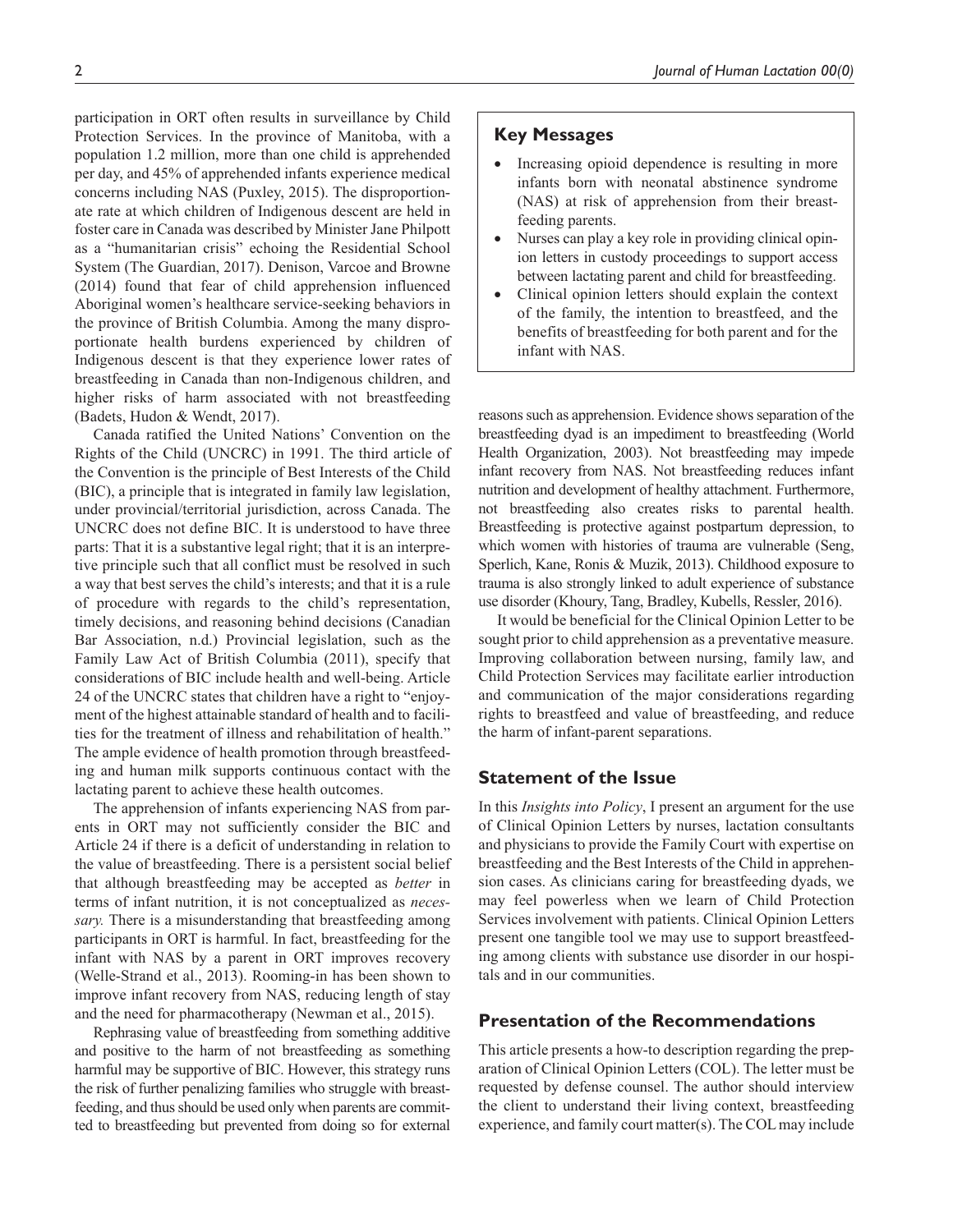a cover page that outlines administrative details, including the limitations of the letter, such as its basis on limited interviews with the client; a discussion of the process through which the author was introduced to the client specific to names, places, and dates; an explanation of how the author came to be involved in the case; and any conflicts of interest, such as direct clinical relationships of care between author and client.

### *Introduction*

The Introduction should state that the letter is in response to a defense counsel request for a COL regarding breastfeeding and the BIC and that there are several clinical factors the Court may wish to consider in the custody and access decisions regarding the infant. For example, there is ample evidence that human milk provides optimal nutrition, without equal, for all infants (Martin, Ling, Blackburn, 2016). Harms to children associated with not breastfeeding include increased risk of sudden infant death syndrome (SIDS) and postneonatal death (Chen & Rogan, 2004), infection, obesity, chronic illness, and lower cognitive function (Victora et al., 2016). The World Health Organization (WHO), UNICEF (2003), and Health Canada (2015) recommend exclusive breastfeeding to six months of age. The UNCRC (UN, 1989) Article 3, Best Interests of the Child, and Article 24, Right to Enjoy Health, support the right to breastfeed and access human milk. The UN (2013) argues that "suboptimal breastfeeding practices" (p.7) contribute to infant deaths and states are obligated to devote "particular attention to ensuring full protection and promotion of breastfeeding practices" (p.9) to support exclusive breastfeeding to six months of age (p.11).

The introduction may state that there are unique considerations for the client and child that should be taken into consideration, including but not limited to client motivation to breastfeed; challenges to breastfeeding for this dyad; the importance of breastfeeding for this dyad; and the importance of rooming in and skin to skin contact for infant recovery from neonatal abstinence syndrome.

### *Background*

The background section should provide demographic information about the client, such as age, race, Indigenous identity, age of child(ren), and care arrangements for the children. It is useful to explain whether or not the client comes from a family in which breastfeeding is practiced, if the client was breastfed themselves, and if they breastfed other children, in order to develop the Court's understanding of the client's motivation, education, and experiences of breastfeeding.

This section can be used to describe the client's concern regarding maintaining breastfeeding while separated from their child. It should also do the following: Provide clinical descriptions of Lactogenesis III and emphasize that it is a

'supply and demand' system controlled at the breast that improves with skin to skin contact; describe the client's effort to maintain supply during separation, for example, their pumping schedule and human milk storage arrangements; and clarify that pumping milk, a substitute process for feeding at breast, is not necessarily adequate to maintain supply, nor is it predictive of longterm success with breastfeeding (Flaherman et al., 2016; Johns et al., 2013).

Furthermore, this section should provide a picture of the client's context; describe the client's housing and community breastfeeding supports, such as local drop-in groups and home visits from Public Health nurses; acknowledge any history of criminalization the client has experienced, and status, such as probation; outline the client's history of substance use disorder, whether they are receiving ORT, and the program's adherence protocol, such as random urine screening; and explain that there may be other relevant prescription medications such as psychotropics.

Finally, this section should describe the experience of the apprehension for the client, the access visit schedule and circumstances, if applicable, and whether or not the client has been permitted to provide pumped milk or nourish the infant at the breast during those visits.

### *Barriers to Breastfeeding*

In this section, describe how knowledge, attitudes, and social support are known factors in the decision to breastfeed (Buckner & Matsubara, 1993; Casal, Lei, Young & Tuthill, 2016); outline the specific barriers faced by marginalized populations, such as lack of family role models and exposure to breastfeeding from which to develop knowledge and positive attitudes (Paynter & Snelgrove-Clarke, 2017); attend to issues of class, race, and indigeneity, and whether or not there are lower breastfeeding rates in these populations (Jones, Power, Queenan & Schulkin, 2015; Moffitt & Dickinson, 2017); use current statistics – for example, in 2012, the rate of breastfeeding initiation among Aboriginal women in Canada was 77.8%, compared with 86.7% among white women, and 87.3% among women in Canada as a whole (Health Canada, 2012).

Finally, describe how these intersecting issues demonstrate challenges for the client, how the client may have developed an understanding and motivation to breastfeed despite these challenges, and the client's commitment to the effort and time involved in maintaining milk supply while separated.

## *Breastfeeding and Neonatal Abstinence Syndrome (NAS)*

The COL should provide a basic description of neonatal abstinence syndrome (NAS) as manifesting in gastrointestinal, neurological, and general symptoms of irritability, such as tremors, crying, and feeding intolerance. In this section explain that NAS results from prenatal substance use.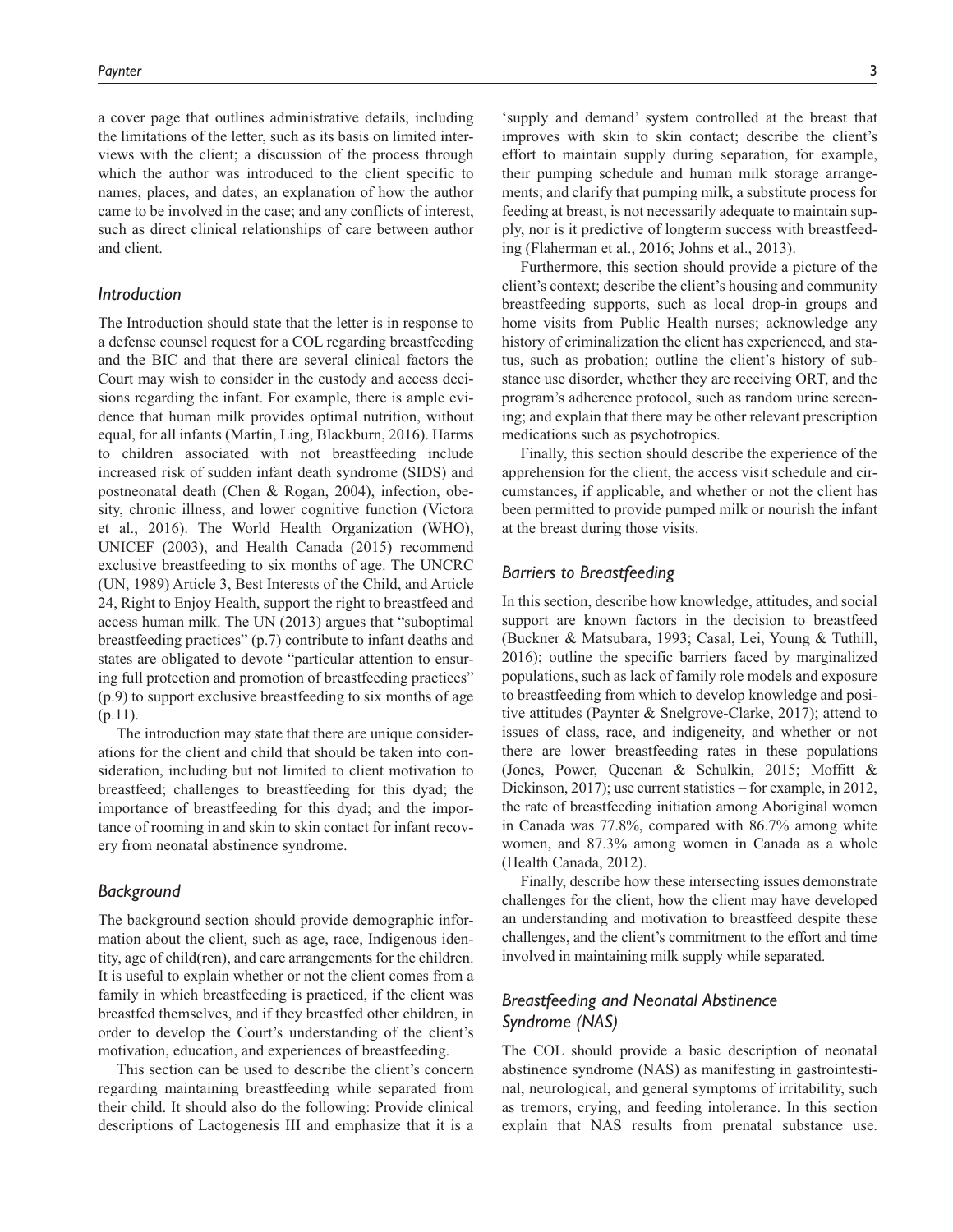that ORT is recommended as it reduces the risk of infection and of miscarriage. Provide details regarding when the client began ORT.

Explain that methadone and/or buprenorphine is transferred into human milk. A systematic review of the evidence has found that breastfeeding reduces NAS severity, the need for and length of pharmacological intervention, hospital length of stay, and that it delays NAS onset (Bagley, Wachman, Holland & Brogly, 2014). Methadone transfer into breastmilk varies because of differences in dose, cytochrome polymorphisms, breastfeeding frequency and duration, and production of fore versus hind-milk, as the latter has higher fat content and methadone is lipophilic (Bogen et al., 2011). Even at high parental doses, breastfed infants receive less than 0.1 mg/kg/day of methadone through the parent's own milk (Bogen et al., 2011). Trace amounts of methadone in human milk may mediate NAS. Skin-to-skin contact while breastfeeding and the dietetic quality of breastmilk may also relieve NAS symptoms (Welle-Strand et al., 2013).

### *Breastfeeding and Parental Health*

Although the focus of the COL is the BIC and the child's Right to Enjoy Health, you may acknowledge in this section that breastfeeding has significant health benefits to the parent. Positive health impacts of breastfeeding include weight loss; bonding; and reduced risk of reproductive cancers, metabolic diseases including diabetes, cardiovascular disease, and depression (Dietrich et al., 2013; Watkins et al., 2011). Psychosocial factors such as stress and lack of support negatively influence breastfeeding duration (de Jager et al., 2013). Emphasize that the client should not only be allowed to breastfeed, but should be encouraged and supported in the practice.

### *Summary*

Close with a clinical opinion statement saying that despite intersecting socio-political factors challenging client's ability to breastfeed, the client exhibits motivation to succeed in breastfeeding; client and child will benefit from breastfeeding; breastfeeding success is facilitated by continuous contact; and that there are significant clinical harms caused by not breastfeeding for both parent and child health.

# **Conclusion**

A Clinical Opinion Letter that applies the United Nations Convention on the Rights of the Child principles of Best Interests of the Child, and of the Right to Enjoy Health, to a clinical analysis of the harm of not breastfeeding for infants recovering from NAS, may support access and custody for breastfeeding parents.

### 4 *Journal of Human Lactation 00(0)*

The author wishes to acknowledge the expertise of Lana MacLean, Clinical Social Worker, regarding the use of clinical opinion letters in court proceedings.

#### **Declaration of Conflicting Interests**

The author declared no potential conflicts of interest with respect to the research, authorship, and/or publication of this article.

#### **Funding**

The author disclosed receipt of the following financial support for the research, authorship, and/or publication of this article: The author is supported by doctoral funders including the Canadian Institutes of Health Research Banting-Best Doctoral Scholarship, the Killam predoctoral scholarship, the Nova Scotia Research and Innovation Graduate Scholarship, Maritime SPOR (Strategy for Patient-Oriented Research) Support Unit Doctoral Scholarship, the Canadian Nurses Foundation Dorothy Kergin Award, the IWK Health Centre Ruby Blois Scholarship and IWK Graduate Studentship, the BRIC-NS Award, and the Nova Scotia Health Research Foundation Scotia Scholars Award.

### **ORCID iD**

Martha Jane Paynter **iD** <https://orcid.org/0000-0002-4194-8776>

#### **References**

- American College of Obstetricians and Gynecologists (ACOG). (2017). ACOG Committee Opinion Number 711: Opioid use and opioid use disorder in pregnancy. *ACOG.org*. Retrieved from: [https://www.acog.org/Clinical-Guidance-and-Publications](https://www.acog.org/Clinical-Guidance-and-Publications/Committee-Opinions/Committee-on-Obstetric-Practice/Opioid-Use-and-Opioid-Use-Disorder-in-Pregnancy#7) [/Committee-Opinions/Committee-on-Obstetric-Practice/Opioid](https://www.acog.org/Clinical-Guidance-and-Publications/Committee-Opinions/Committee-on-Obstetric-Practice/Opioid-Use-and-Opioid-Use-Disorder-in-Pregnancy#7) [-Use-and-Opioid-Use-Disorder-in-Pregnancy#7](https://www.acog.org/Clinical-Guidance-and-Publications/Committee-Opinions/Committee-on-Obstetric-Practice/Opioid-Use-and-Opioid-Use-Disorder-in-Pregnancy#7)
- Author Snelgrove-Clarke, E. (2017). Breastfeeding support for criminalized women in Canada. *Journal of Human Lactation*. *33*(4), 672-676. Published online August 18. DOI:10.1177/ 0890334417726057
- Badets, N., Hudon, T., & Wendt, M. (2017). Association between breastfeeding and select chronic conditions among off-reserve First Nations, Metis and Inuit children in Canada. *Statistics Canada*. Retrieved from: [https://www150.statcan.gc.ca/n1/pub](https://www150.statcan.gc.ca/n1/pub/75-006-x/2017001/article/14787-eng.htm) [/75-006-x/2017001/article/14787-eng.htm](https://www150.statcan.gc.ca/n1/pub/75-006-x/2017001/article/14787-eng.htm)
- Bagley, S.M., Wachman, E.M., Holland, E., & Brogley, S.B. (2014). Review of the assessment and management of neonatal abstinence syndrome. *Addiction Science & Clinical Practice*, 9(19), 1-6. Retrieved from: [http://www.ncbi.nlm.nih.gov/pmc](http://www.ncbi.nlm.nih.gov/pmc/articles/PMC4166410/pdf/1940-0640-9-19.pdf) [/articles/PMC4166410/pdf/1940-0640-9-19.pdf.](http://www.ncbi.nlm.nih.gov/pmc/articles/PMC4166410/pdf/1940-0640-9-19.pdf)
- British Columbia. (2011). Family Law Act. *BClaws.ca*. Retrieved from: [http://www.bclaws.ca/civix/document/id/complete/statreg](http://www.bclaws.ca/civix/document/id/complete/statreg/11025_04#section37) [/11025\\_04#section37](http://www.bclaws.ca/civix/document/id/complete/statreg/11025_04#section37)
- Brown, A. (2014) Maternal trait personality and breastfeeding duration: The importance of confidence and social support. *Journal of Advanced Nursing*, *70*(3), 587–598. doi: 10.1111/jan.12219
- Buckner, E., & Matsubara, M. (1993). Support network utilization by breastfeeding mothers. *Journal of Human Lactation*, *9*(4), 231-235.
- Canadian Institutes of Health Information. (n.d.). Infants in danger: Neonatal abstinence syndrome grows in Canada. *<www.CIHI.ca>*.